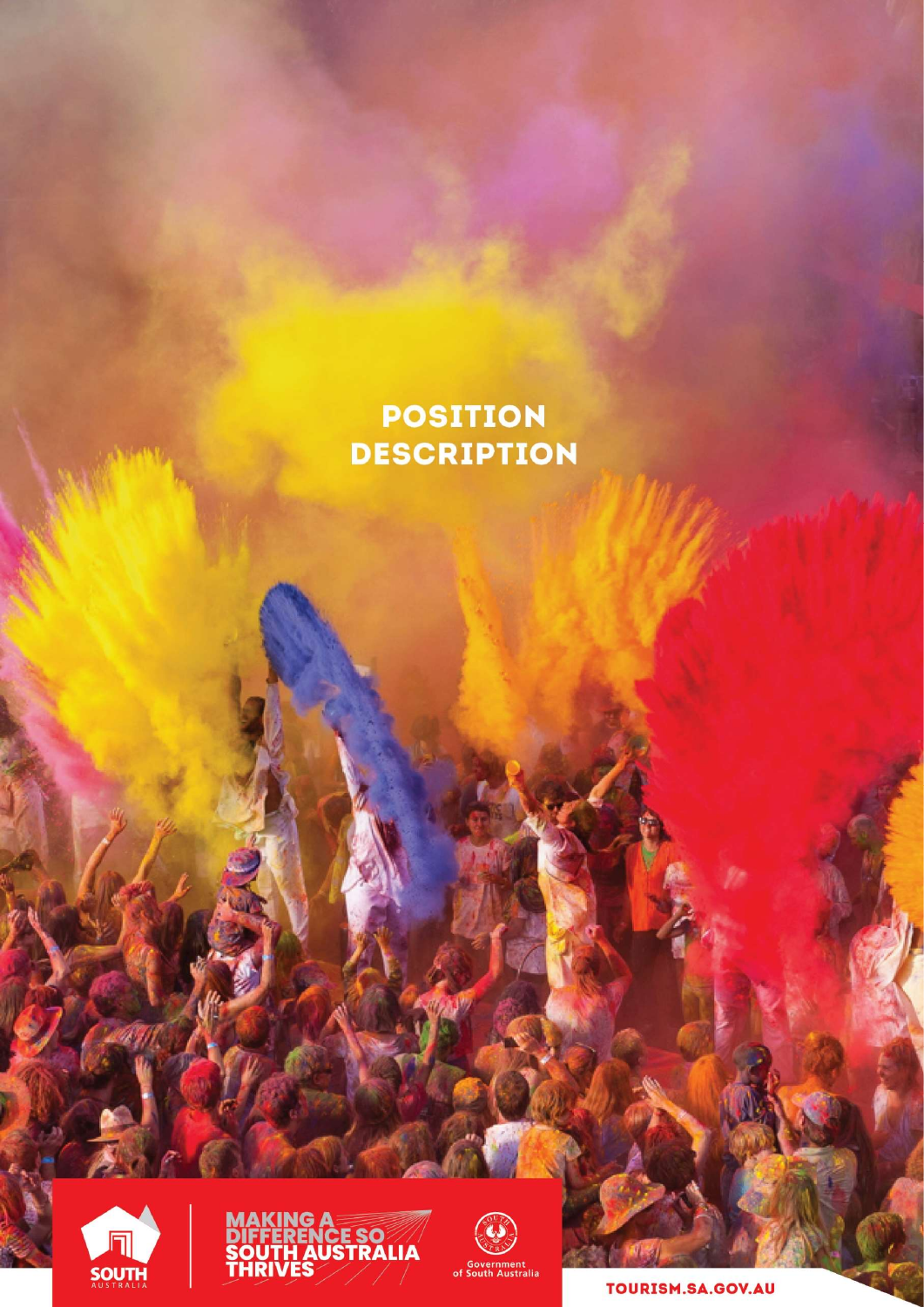

# Position Description

# Sponsorship Services Executive

# Purpose of the position

As part of the Sponsorship team, the Sponsorship Services Executive manages the day-to-day relationship of nominated sponsors of Events South Australia owned and managed events, including the Santos Tour Down Under, Tasting Australia presented by RAA Travel and the National Pharmacies Christmas Pageant. The role manages the servicing and fulfilment of contractual obligations to commercial partners and contributes to the strategic growth of sponsorship.

This position plays an integral role in supporting the General Manager, Commercial Sales Manager and Senior Sponsorship Services Manager, not only as part of these events but also supporting other commercial activity across the events portfolio as required.

The Sponsorship Services Executive is an integral part of the Commercial Sales business unit which values a team first, can do, high achieving and growth mindset.

| <b>Position Title:</b>                 | <b>Reports to:</b>                              | <b>Position Classification:</b> |
|----------------------------------------|-------------------------------------------------|---------------------------------|
| Sponsorship Services Executive         | TBC.                                            | Non-Executive                   |
| Group / Unit:                          | Location:                                       | Direct reports:                 |
| Events South Australia /<br>Commercial | Level 9, SA Water House,<br>250 Victoria Square | <b>NIL</b>                      |

| <b>Our Values</b> |                                                                                                                                  |
|-------------------|----------------------------------------------------------------------------------------------------------------------------------|
|                   | <b>GO BOLDLY</b><br>We thrive on taking risks and enjoy stepping outside our comfort zone.                                       |
|                   | <b>DIG DEEPER</b><br>We never settle for simply scratching the surface. We're hungry for knowledge, fresh ideas and innovations. |
|                   | <b>CAN DO</b><br>We believe there's nothing we can't do as a team.                                                               |
|                   | <b>SHARE THE LOVE</b><br>We have a passion for excellence and exceeding expectations.                                            |
|                   |                                                                                                                                  |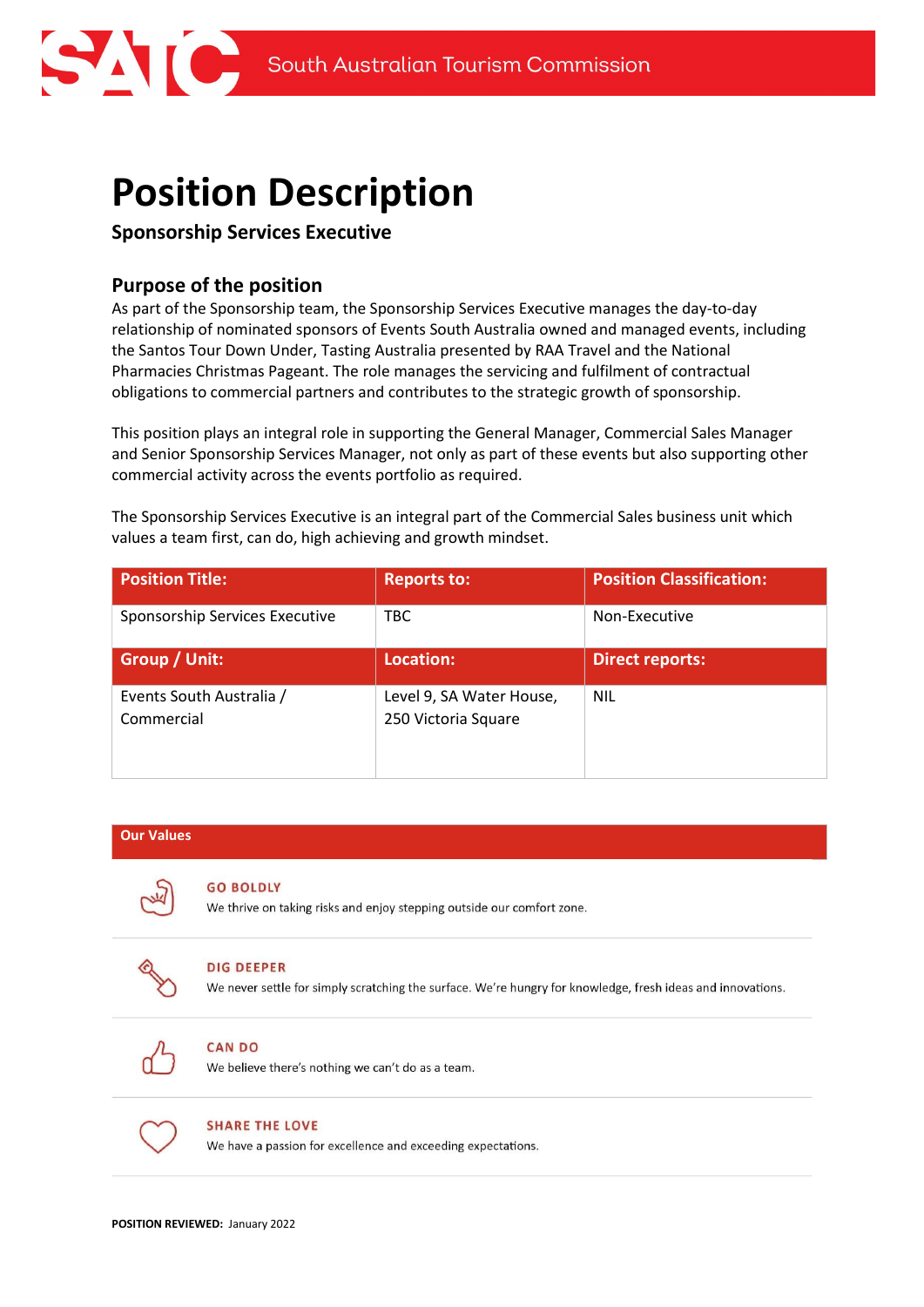

### Essential Criteria

#### QUALIFICATIONS

 Tertiary qualification in hospitality, business, commerce, marketing or another relevant discipline

#### SKILLS, EXPERIENCE AND KNOWLEDGE

- Demonstrated experience in sponsorship and management of key stakeholders
- Negotiation skills
- Experience in contract management
- Experience in developing and managing networks and building relationships
- Experience in function management
- Experience in working with teams
- Skilled in written and verbal communications
- Skilled in hospitality and customer service
- Skilled in preparing presentations
- Knowledge of major events and event marketing principles

#### Desirable Criteria

#### SKILLS, EXPERIENCE AND KNOWLEDGE

- Successful record of developing relationships with private and public sector
- Proven ability to be self-motivated and achieve measurable outcomes
- Demonstrated knowledge of Microsoft Office suite of computer packages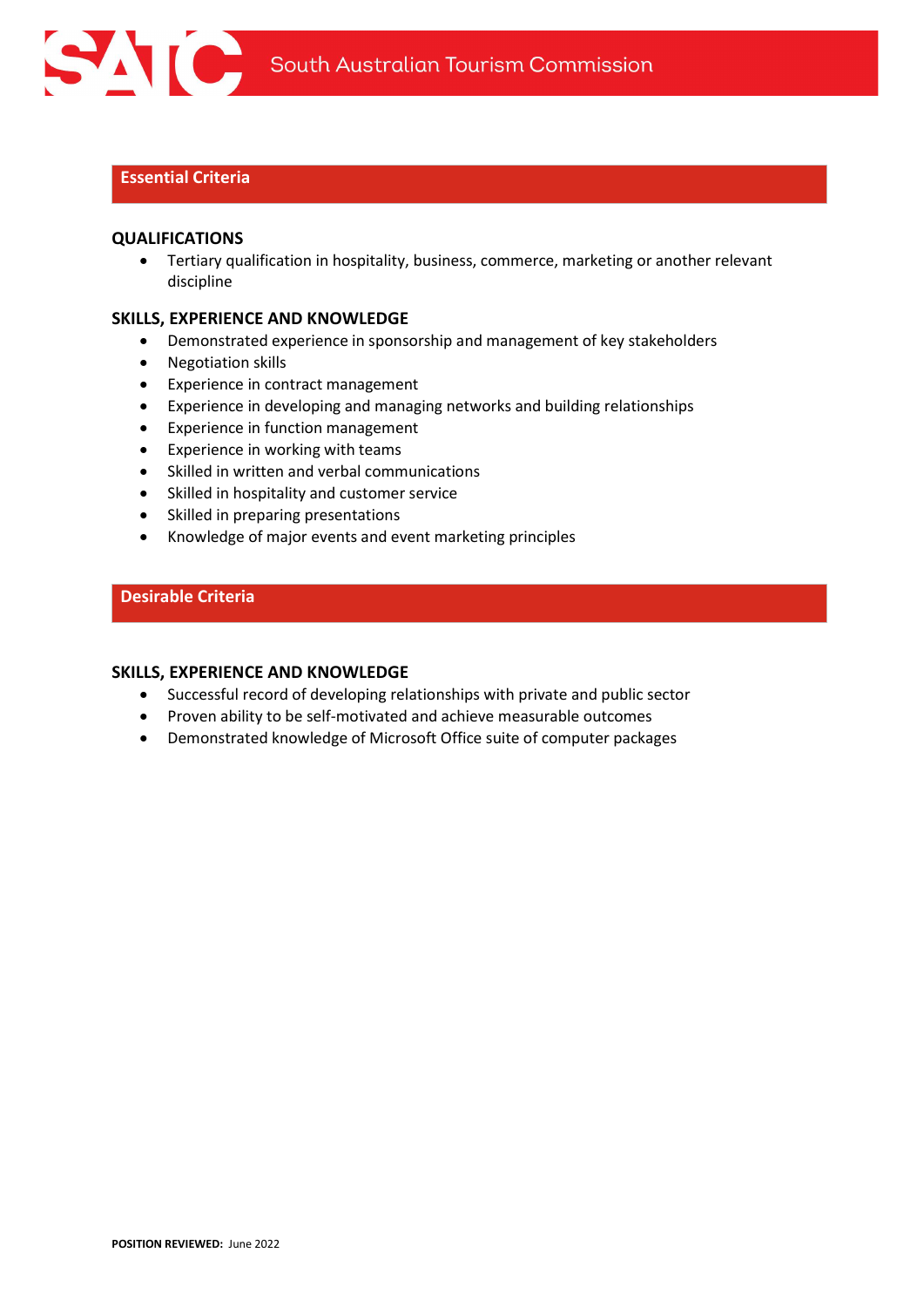

| <b>Competencies</b>        |                                                                                                                                                                                                                                                                                                                                             |
|----------------------------|---------------------------------------------------------------------------------------------------------------------------------------------------------------------------------------------------------------------------------------------------------------------------------------------------------------------------------------------|
| Adaptability / Flexibility | The ability to adapt one's approach to suit changing requirements in<br>a variety of situations, and to maintain effectiveness with different<br>tasks & people, thereby contributing towards creating an efficient,<br>agile organisation. Recovers from setbacks and maintains a positive<br>outlook when faced with difficult situations |
| Communication              | Speaks clearly and fluently in a compelling manner to both<br>individuals and groups. Clear and concise written communication<br>utilising the appropriate style and grammar for the reader.                                                                                                                                                |
| <b>Customer Service</b>    | Proactively develops customer relationships by making efforts to<br>listen to and understand the customer (both internal and external);<br>anticipates and provides solutions to customer needs; gives high<br>priority to customer satisfaction.                                                                                           |
| Initiative                 | Takes action to achieve objectives beyond what is required. Self-<br>starting, rather than accepting passively. Displays a sense of urgency<br>and high energy/drive to get the job done. Anticipates problems<br>and takes action.                                                                                                         |
| <b>Team Work</b>           | The genuine intention and interpersonal skills to work cooperatively<br>with others, within and across the organisation. It includes<br>respecting others, valuing ideas and diversity, supporting the team<br>environment, and subordinating own objectives to the objectives of<br>the organisation or team.                              |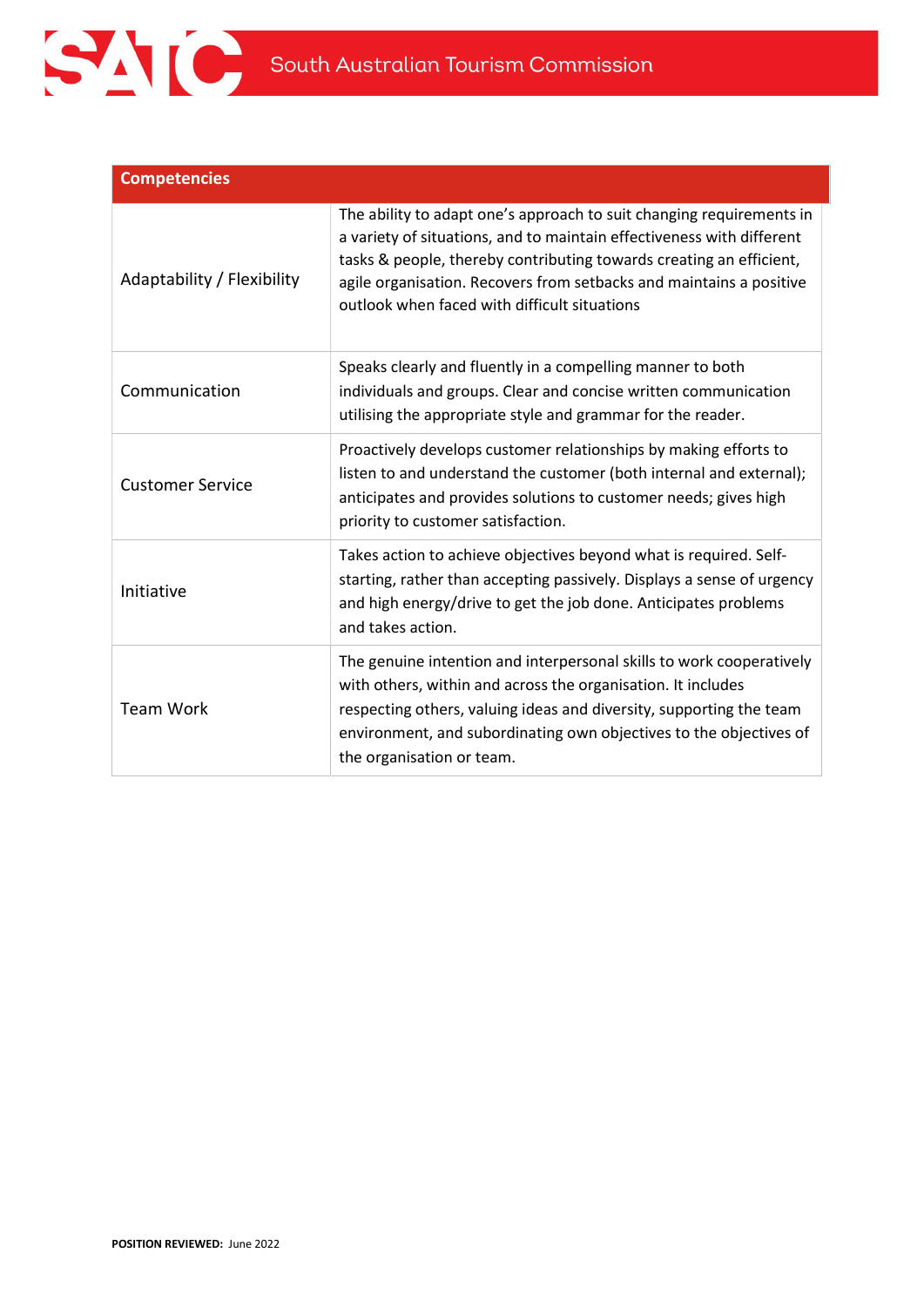### Key Responsibilities

### Account Management

- Key account manager for nominated sponsors
- Manage and attend to requests/enquiries from sponsors in a timely manner
- Build and develop relationships with current and new sponsors and identify and facilitate opportunities for relationship expansion across the organisation
- Identify new business opportunities with existing partners
- Develop activation plans for nominated sponsors that are mutually beneficial
- Facilitate collaboration opportunities between sponsors
- Effectively prioritise and manage workload against priorities
- Provide regular updates to the Sponsorship Manager
- Continually assess service levels and management strategy in line with priorities and investment levels
- Identify risks with commercial partners and proactively seek feedback/resolutions working with the Sponsorship Services Manager and Commercial Sales Manager.

#### PERFORMANCE MEASURES

- Expectations and requirements of sponsors are exceeded through regular contact and monitoring
- Favourable outcomes for the event, commercial partner, development and tourism growth

## Benefit Management

- Work with the Commercial Sales Manager to identify the benefits for inclusion in contractual agreements with event sponsors
- Develop relationships with key event sponsors and stakeholders
- Manage the service delivery of benefits to event sponsors, working in collaboration with the event management, operations, marketing, digital and PR teams, to include:
- appropriate infrastructure and theming requirements (branding/signage)
- assisting with execution of agreed corporate functions and corporate hospitality
- accurate recording of income and expenses
- assisting with the post event sponsor debrief process

#### PERFORMANCE MEASURES

- Sponsorship benefits are tangible and deliverable to event sponsors
- Sponsorship Agreement obligations are fulfilled in a timely manner
- The expectations of both parties are met or exceeded
- Development and management of successful sponsor functions
- Positive feedback received from key sponsors and stakeholders
- Post-event reports are distributed in a timely manner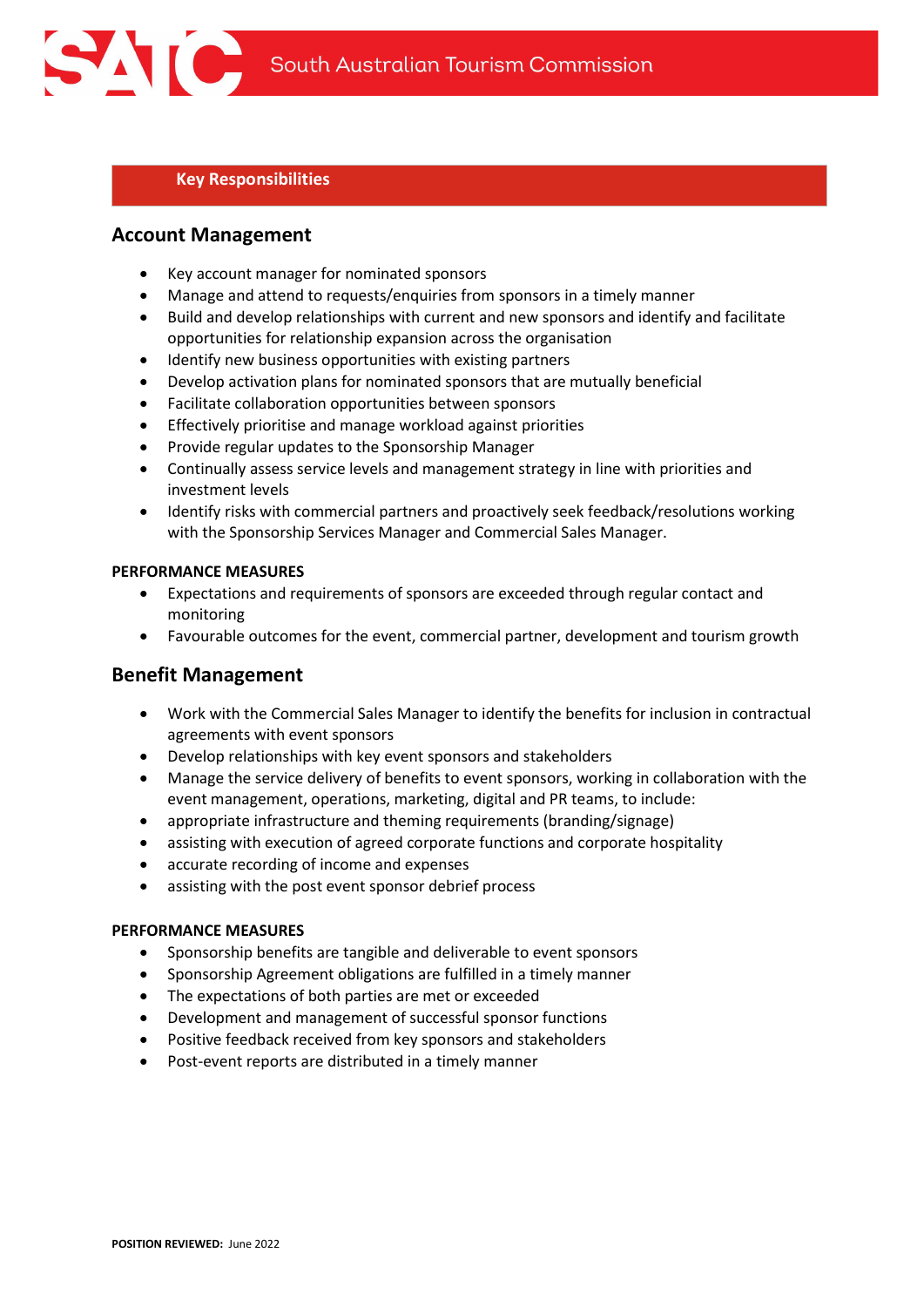## Strategic Sponsorship Growth

- Review current agreements to drive sustainable outcomes for the organisation
- Generate ideas to leverage and grow sponsorship
- Present ways to decrease costs to the event or give better value back to the sponsor
- Assist in the development and management of Corporate Hospitality
- Demonstrate broad knowledge of the entire Events SA events portfolio and actively look for opportunities to broaden and deepen partnership

#### PERFORMANCE MEASURES

- Favourable outcomes for the event, the sponsor, tourism growth and development
- Demonstrate examples of growth from within the existing partner network
- Proactively participate in the creation of event business development growth plans and be accountable for identified actions/outcomes specific to the role

## Organisational Contribution/Safety Awareness

- Ensure effective personnel management by managing diversity, staff or volunteer training and development and occupational health and safety issues.
- Adhere to SATC policy and procedures on all matters relating to health and safety.
- Ensure that SATC vehicles are maintained in accordance with SATC Motor Vehicle Policy, attend driver training, and drive according to the law and prevailing conditions.
- Follow the principles of a sustainable working environment by following organisational greening initiatives

#### PERFORMANCE MEASURES

- 100% commitment to Work Health and Safety (WH&S).
- 100% attendance in relevant safety training i.e. safe driver training.
- Knowledge and appropriate application of WHS procedures and policies.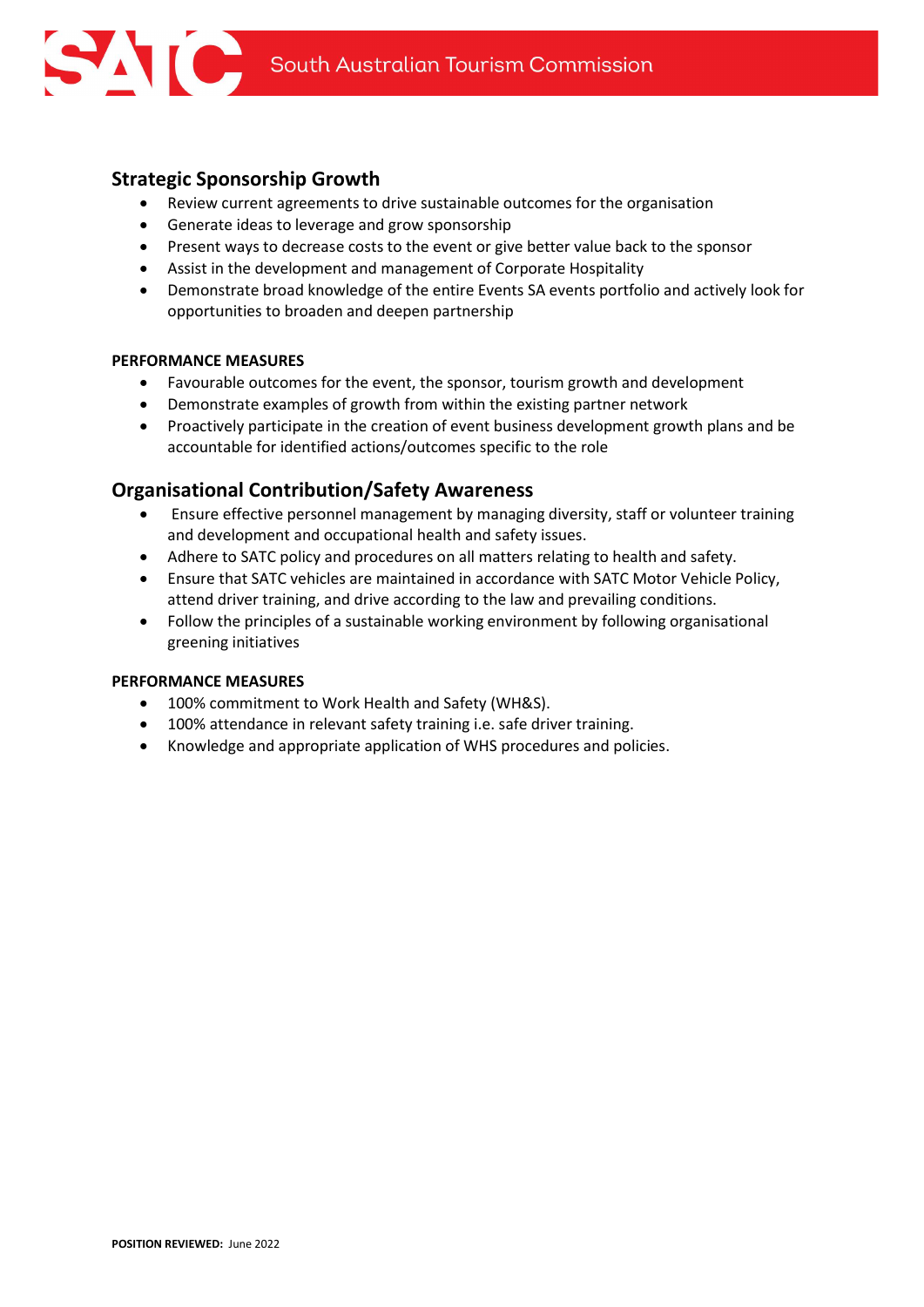## Special Conditions

- The appointment will be subject to a 6-month probation period. Continuation of the contract is conditional upon the achievement of performance objectives and the allocation of sufficient funding.
- The incumbent will be required to undertake an annual performance agreement with their direct manager, using the SATC's Performance Development process.
- Take personal responsibility for understanding and complying with the South Australian Tourism Commission policies on WHS, equal employment opportunity and public administration.
- The incumbent is responsible and accountable for keeping accurate and complete records of their business activities in accordance with the State Records Act 1997.
- It is the policy of the Commission that staff can be reassigned to other positions or roles consistent with their classification level to meet changing work demands and/or their personal development needs.
- The incumbent may be required to undertake a relevant national police check or employment screening check
- Class C Drivers Licence and willingness to drive
- Out of hours work, intrastate and interstate travel may be required.